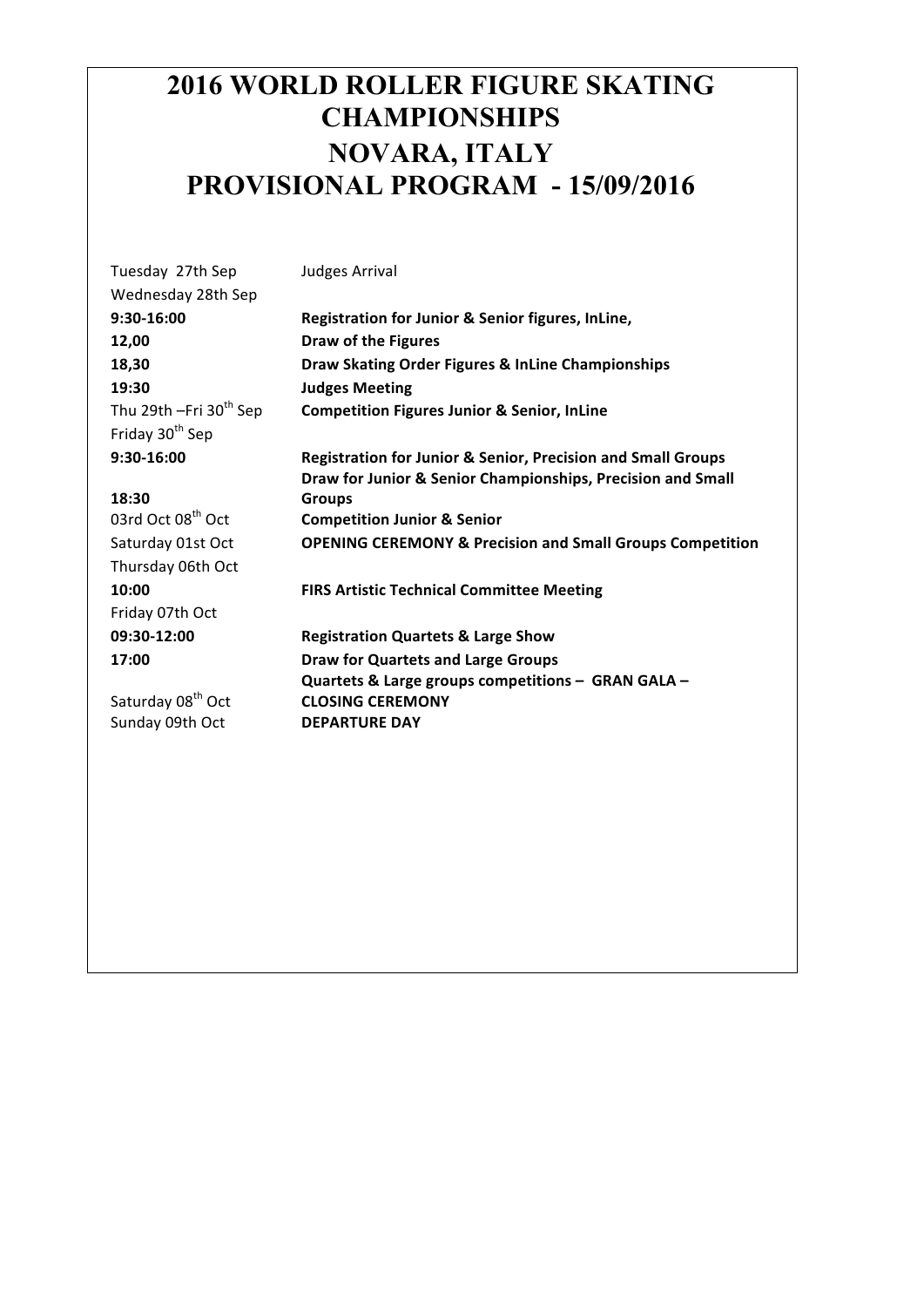## **JUNIOR-SENIOR WORLD ROLLER SKATING CHAMPIONSHIPS NOVARA – ITALY SCHEDULE OF EVENTS**

|       | <b>THURSDAY 29 SEPTEMBER</b>                            |
|-------|---------------------------------------------------------|
| 7,00  | Doors Open                                              |
| 7,15  | Training InLine Junior Ladies Short (1 group) (6)       |
| 7,40  | Training InLine Junior Men Short (1 group) (3)          |
| 8,05  | Training Junior Ladies Figures - 27                     |
| 9,35  | Training Junior Men Figures - 12                        |
| 10,35 | Training InLine Senior Ladies Short (2 groups) (4-3)    |
| 11,25 | Training InLine Senior Mens Short (2 groups) (5-5)      |
| 12,15 | Cleaning                                                |
| 12,30 |                                                         |
|       | <b>COMPETITION JUNIOR LADIES FIGURES 1-2</b>            |
|       | <b>COMPETITION JUNIOR MENS FIGURES 1-2-3-4</b>          |
| 15,30 | Cleaning                                                |
| 15,45 | <b>COMPETITION JUNIOR LADIES INLINE SHORT PROGRAMME</b> |
| 16,30 | <b>COMPETITION JUNIOR MEN INLINE SHORT PROGRAMME</b>    |
| 17,00 | <b>COMPETITION SENIOR LADIES INLINE SHORT PROGRAMME</b> |
| 17,50 | <b>COMPETITION SENIOR MEN INLINE SHORT PROGRAMME</b>    |
| 18,50 | Cleaning                                                |
| 19,00 | <b>COMPETITION JUNIOR LADIES FIGURES 3-4</b>            |

|       | <b>FRIDAY 30 SEPTEMBER</b>                             |
|-------|--------------------------------------------------------|
| 6:30  | Doors Open                                             |
| 6,45  | Training InLine Junior Ladies Long (1 group) (6)       |
| 7,15  | Training InLine Junior Men Long (1 group) (3)          |
| 7,45  | Training Senior Ladies Figures - 35                    |
| 9,15  | Training Senior Men Figures - 12                       |
| 10,15 | Training InLine Senior Ladies Long (2 groups) (4-3)    |
| 11,15 | Training InLine Senior Men Long (2 groups) (5-5)       |
| 12,15 | Cleaning                                               |
| 12,30 | <b>COMPETITION SENIOR LADIES FIGURES 1-2</b>           |
|       | <b>COMPETITION SENIOR MEN FIGURES 1-2-3-4</b>          |
| 16,15 | Cleaning                                               |
| 16,30 | <b>COMPETITION JUNIOR LADIES INLINE LONG PROGRAMME</b> |
| 17,15 | <b>COMPETITION JUNIOR MEN INLINE LONG PROGRAMME</b>    |
| 17,45 | <b>COMPETITION SENIOR LADIES INLINE LONG PROGRAMME</b> |
| 19,00 | <b>COMPETITION SENIOR MEN INLINE LONG PROGRAMME</b>    |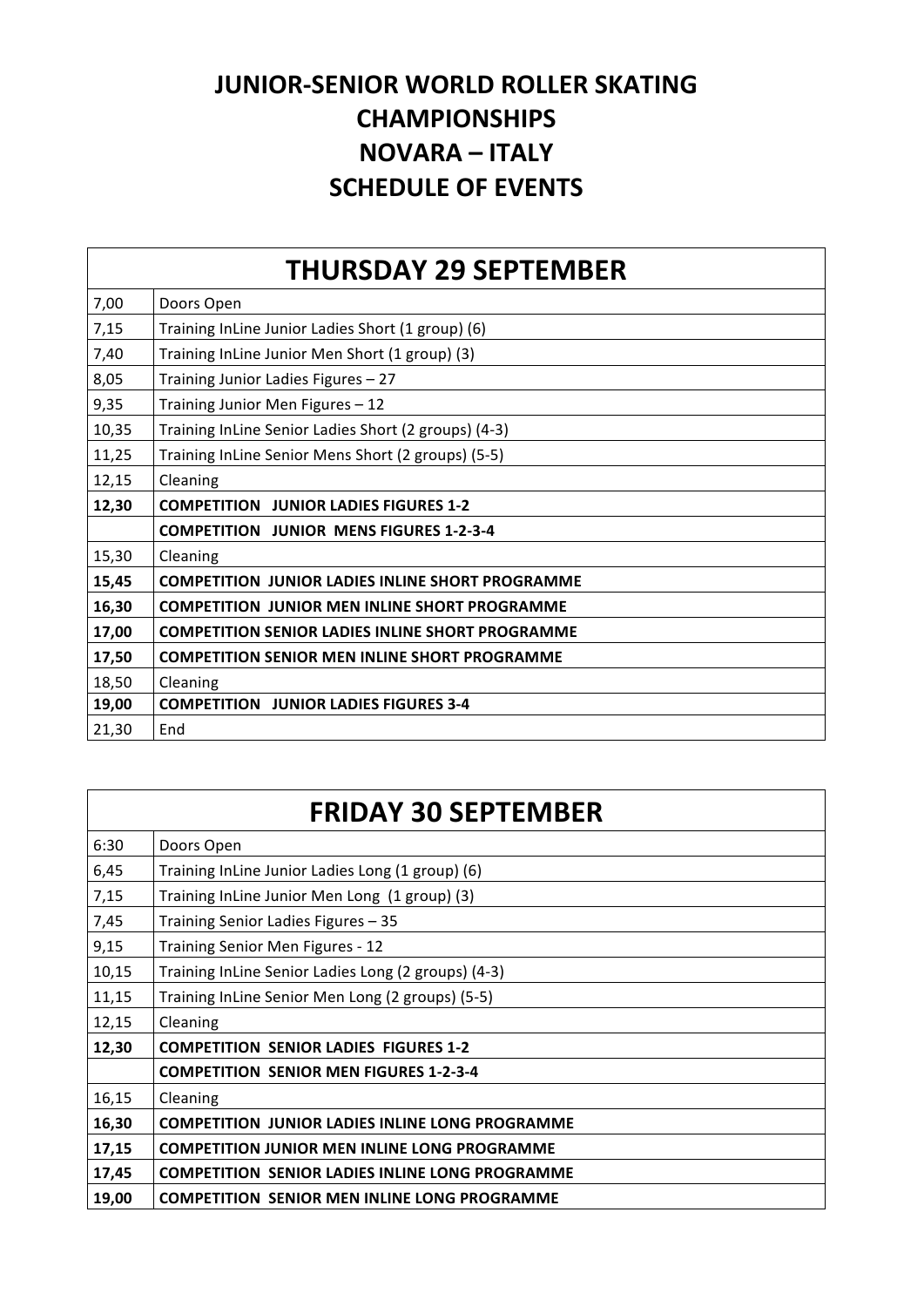| 20,30 | COMPETITION SENIOR LADIES FIGURES 3-4 |
|-------|---------------------------------------|
| 23,15 | <b>AWARDS FIGURES &amp; INLINE</b>    |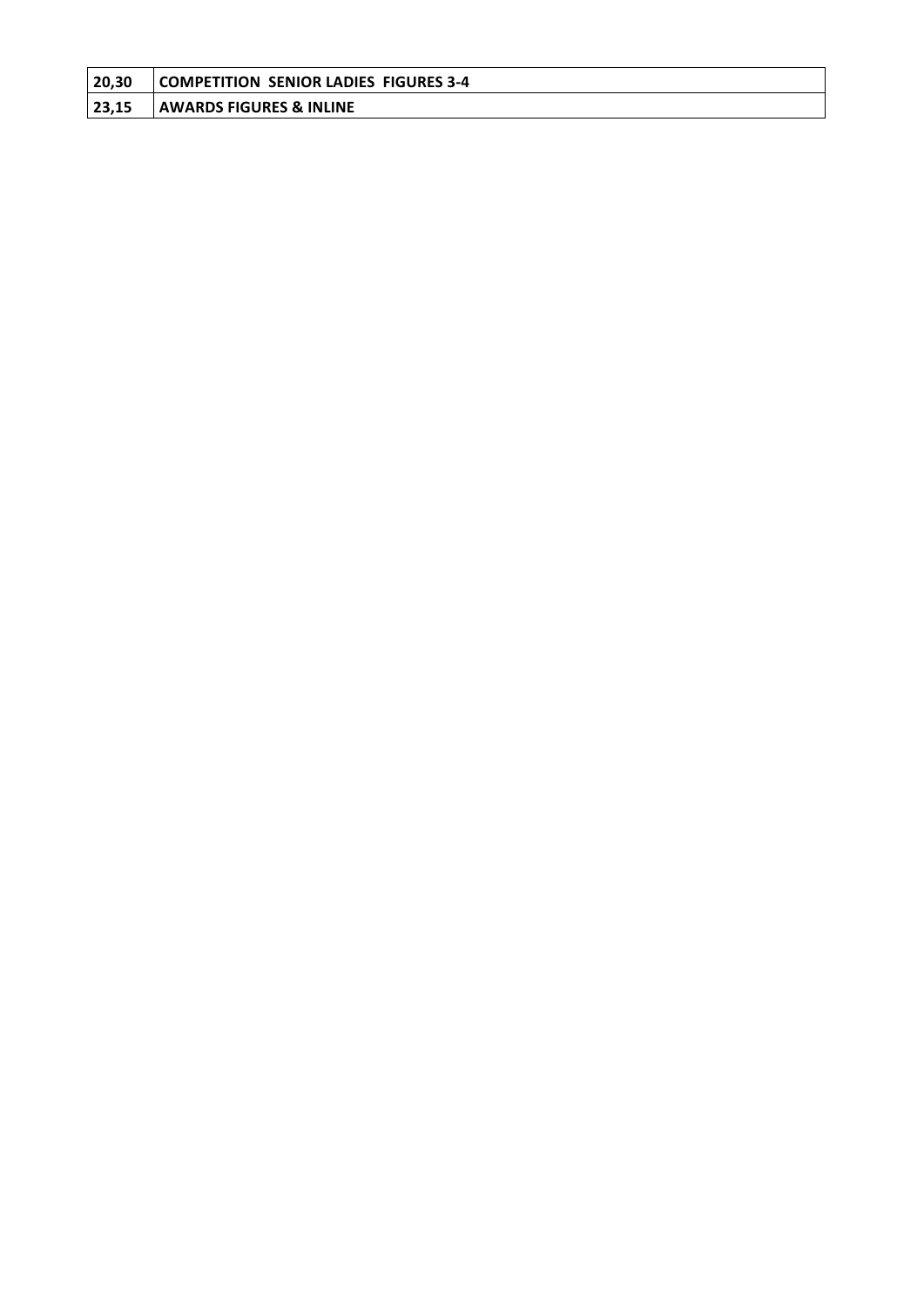|                                                                                      | <b>SATURDAY 01 OCTOBER</b>           |
|--------------------------------------------------------------------------------------|--------------------------------------|
| 8,00                                                                                 | Doors Open                           |
| 8,15                                                                                 | <b>Training Precision (8)</b>        |
| 11,00                                                                                | <b>Training Small Groups (18)</b>    |
| 15,30                                                                                | Cleaning                             |
| 17,00                                                                                | <b>OPENING CEREMONY</b>              |
| 18,15                                                                                | Cleaning                             |
| 18,30                                                                                | <b>COMPETITION PRECISION (8)</b>     |
| 19,30                                                                                | Cleaning                             |
| 19:45                                                                                | <b>COMPETITION SMALL GROUPS (18)</b> |
| 22,00                                                                                | <b>AWARDS PRECISION AND SHOW</b>     |
| Precision Training will be 20 min each team Small Group training will be 15 min each |                                      |

|       | <b>SUNDAY 02 OCTOBER</b>                                                      |
|-------|-------------------------------------------------------------------------------|
| 6,30  | Doors Open                                                                    |
| 6,45  | Training Junior Solo Compulsory and Style Dance Ladies (5 groups) (6-5-5-5-5) |
| 9,05  | Training Junior Solo Compulsory and Style Dance Men (3 Groups) (5-5-4)        |
| 10,15 | Training Junior Ladies short programme (6 groups) (6-6-6-6-5-5)               |
| 12,20 | Training Junior Men short programme (3 groups) (5-5-5)                        |
| 13,30 | Cleaning                                                                      |
| 13,45 | <b>COMPETITION JUNIOR LADIES SOLO COMPULSORY</b>                              |
| 15,30 | <b>COMPETITION JUNIOR MEN SOLO COMPULSORY</b>                                 |
| 16,30 | Cleaning                                                                      |
| 16,45 | <b>COMPETITION JUNIOR LADIES SHORT PROGRAMME</b>                              |
| 18,55 | <b>COMPETITION JUNIOR MEN SHORT PROGRAMME</b>                                 |
| 20,25 | Cleaning                                                                      |
| 20,35 | <b>COMPETITION JUNIOR LADIES SOLO STYLE DANCE</b>                             |
| 22,35 | <b>COMPETITION JUNIOR MEN SOLO STYLE DANCE</b>                                |
| 23,45 | End                                                                           |

| <b>MONDAY 03 OCTOBER</b> |                                                                                   |
|--------------------------|-----------------------------------------------------------------------------------|
| 6,30                     | Doors Open                                                                        |
| 6,45                     | Training Senior Solo Compulsory and Style Dance Ladies (5 groups) (6-6-6-5-5)     |
| 9,20                     | Training Senior Solo Compulsory and Style Dance Men (3 Groups) (5-4-4)            |
| 10,25                    | Training Junior Ladies Long programme excluding final groups (4 Groups) (6-6-6-6) |
| 11,35                    | Training Junior Men Long Programme excluding final group (2 Groups) (5-5)         |
| 12,50                    | Cleaning                                                                          |
| 13,00                    | <b>COMPETITION SENIOR LADIES SOLO COMPULSORY</b>                                  |
| 14,40                    | <b>COMPETITION SENIOR MEN SOLO COMPULSORY</b>                                     |
| 15,50                    | <b>COMPETITION JUNIOR LADIES LONG PROGRAMME - excluding final groups</b>          |
| 18,25                    | <b>COMPETITION JUNIOR MEN LONG PROGRAMME - excluding final groups</b>             |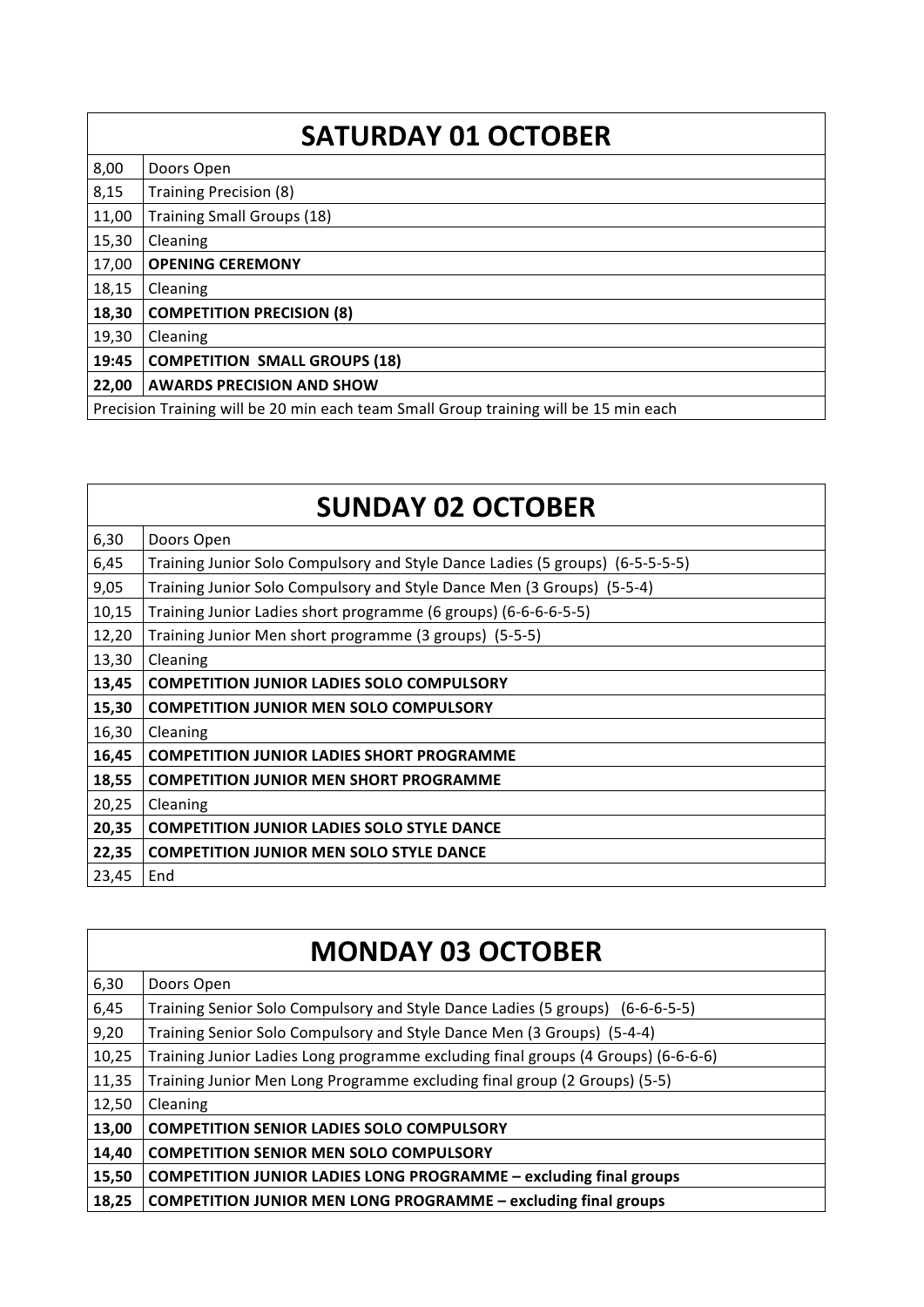| $ 19.40\rangle$ | COMPETITION SENIOR LADIES SOLO STYLE DANCE |
|-----------------|--------------------------------------------|
| $ 21,50\rangle$ | COMPETITION SENIOR MEN SOLO STYLE DANCE    |
| 23,15           | End                                        |

|       | <b>TUESDAY 04 OCTOBER</b>                                               |
|-------|-------------------------------------------------------------------------|
| 7,00  | Doors Open                                                              |
| 7,15  | Training Junior Solo Ladies Free Dance (5 Groups) (6-5-5-5-5)           |
| 9,20  | Training Junior Solo Men Free Dance (3 Groups) (5-5-4)                  |
| 10,30 | Training Junior Pairs Short Programme (1 Group) (4)                     |
| 11,00 | Training Senior Pairs Short Programme (3 Groups) (3-3-3)                |
| 12,00 | Training Junior Ladies Final Groups (2 Groups) (5-5)                    |
| 13,00 | Training Junior Men final Groups (1 Group) (5)                          |
| 13,30 | Cleaning                                                                |
| 13,45 | <b>COMPETITION JUNIOR LADIES SOLO FREE DANCE</b>                        |
| 16,00 | <b>COMPETITION JUNIOR MEN SOLO FREE DANCE</b>                           |
| 17:15 | Cleaning                                                                |
| 17,30 | <b>COMPETITION JUNIOR PAIRS SHORT PROGRAMME</b>                         |
| 18,00 | <b>COMPETITION SENIOR PAIRS SHORT PROGRAMME</b>                         |
| 18,50 | <b>COMPETITION JUNIOR LADIES FINAL GROUPS</b>                           |
| 20,00 | <b>COMPETITION JUNIOR MEN FINAL GROUPS</b>                              |
| 21,00 | AWARDS JUNIOR FREE SKATING LADIES & MEN, JUNIOR SOLO DANCE LADIES & MEN |

| 6,00  | Doors Open                                                        |
|-------|-------------------------------------------------------------------|
| 6,15  | Training Senior Ladies Short Programme (7 Groups) (6-6-6-6-5-5-5) |
| 09,30 | Training Senior Men Short Programme (5 Groups) (6-6-5-5-5)        |
| 11,40 | Training Senior Solo Ladies Free Dance (5 Groups) (6-6-6-5-5)     |
| 13,40 | Training Senior Solo Men Free Dance (3 Groups) (5-4-4)            |
| 14,40 | Cleaning                                                          |
| 14,55 | <b>COMPETITION SENIOR LADIES SHORT PROGRAMME</b>                  |
| 18,00 | <b>COMPETITION SENIOR MEN SHORT PROGRAMME</b>                     |
| 19,45 | Cleaning                                                          |
| 20,00 | <b>COMPETITION SENIOR SOLO LADIES FREE DANCE</b>                  |
| 22,15 | <b>COMPETITION SENIOR SOLO MEN FREE DANCE</b>                     |
| 23,30 | <b>AWARDS SENIOR SOLO DANCE LADIES &amp; MEN</b>                  |

|       | <b>THURSDAY 06 OCTOBER</b>                                                  |
|-------|-----------------------------------------------------------------------------|
| 6,00  | Doors Open                                                                  |
| 6,15  | Training Junior Couple Dance Compulsory and Style (2 Groups) (4-4)          |
| 7,30  | Training Senior Couple Dance Compulsory and Style (2 Groups) (6-6)          |
| 8,45  | Training Senior Ladies Free (5 groups) - excluding final groups (6-6-6-6-5) |
| 11,15 | Training Senior Men Free (3 Groups) – excluding final groups (6-6-5)        |
| 12,40 | Training Junior Pairs Long Programme (1 group) (4)                          |